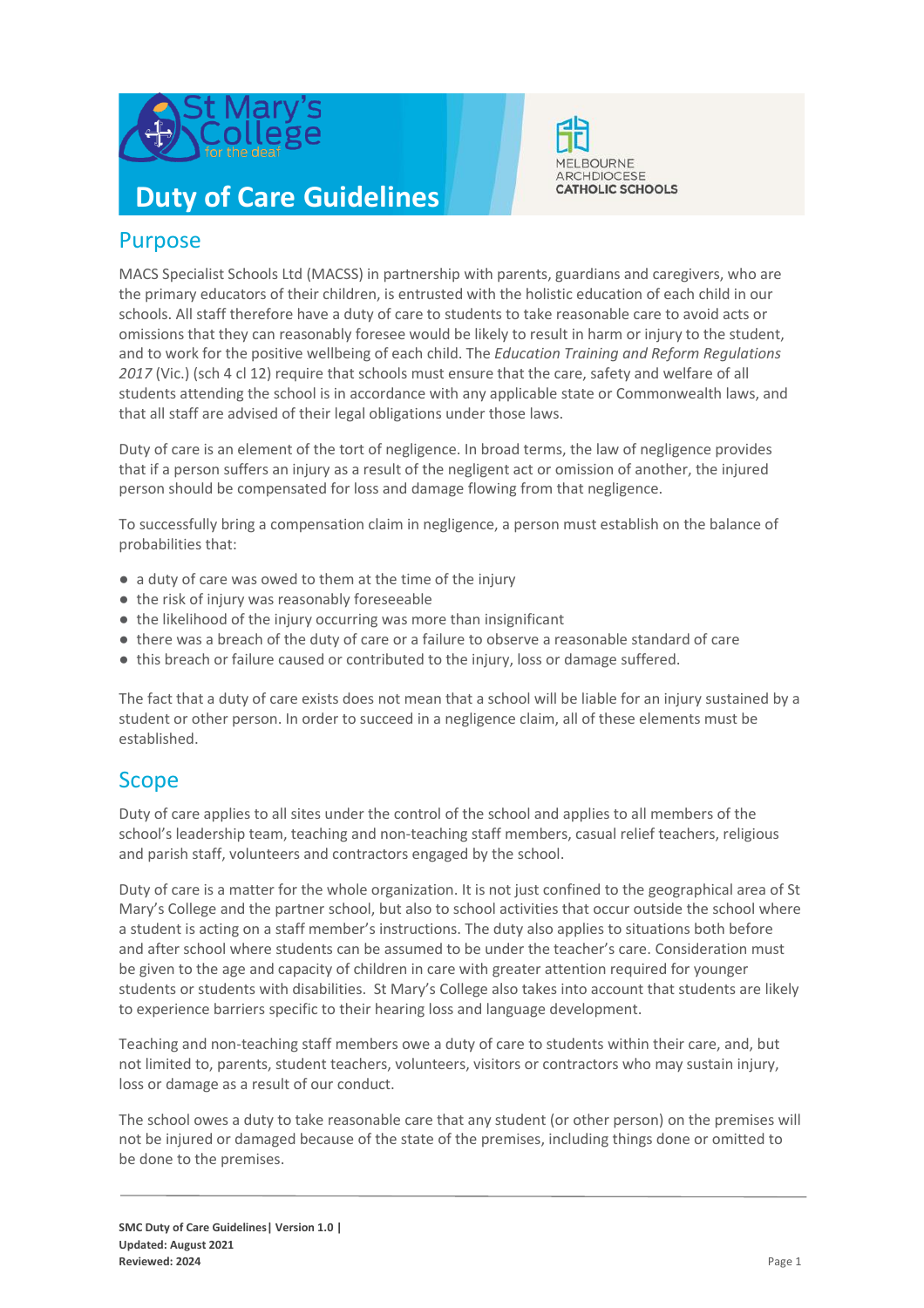Principals and teachers are held to a high standard of care in relation to students that is non-delegable. The duty requires principals and teachers to take reasonable steps to minimise the risk of reasonably foreseeable harm from injury or child abuse to students by an individual associated with the school whilst the child is under the care, supervision or authority of the school.

Whenever a teacher-student relationship exists, teachers have a special duty of care. Generally, teachers are expected to take such measures as are reasonable in the circumstances to protect a student under their charge from reasonably foreseeable risks of injury or child abuse.

Duty of care is non-delegable, meaning that it cannot be assigned to another party.

St Mary's College is unique as it operates in partnership within a host school. To discharge the duty of care, the staff of both schools take on reasonable obligations beyond their own duty of care, in accordance with the Campus Collaboration Agreement. At least annually, St Mary's College meets with the partner school to discuss and clarify these arrangements which are communicated to the staff of both schools via their usual channels such as staff meetings and operational guidelines.

#### **Definitions**

**Duty of care** is a legal obligation that requires schools to take reasonable steps to reduce the risk of reasonably foreseeable harm, which can include personal injury (physical or psychological) or damage to property. The reasonable steps that our school may decide to take in response to a potential risk or hazard will depend on the circumstances of the risk.

### **Principles**

In having a duty of care to students, MACSS schools will, in consultation and collaboration with each partner school:

- ensure compliance with the Child Safe Standards
- provide suitable and safe premises
- provide an adequate system of supervision at St Mary's College and the partner school
- implement strategies to prevent bullying which are aligned with those of the partner school
- ensure that medical assistance is provided to a sick or injured student
- consider if different or greater measures are needed to satisfy the duty of care for students who are deaf or hard of hearing
- ensure that student diversity and the principle of inclusiveness are taken into account
- manage employee recruitment, conduct and performance.

## **Policy**

Each MACSS school has policies and procedures to manage common risks in the school environment of St Mary's College and the broader school environment of the partner school, including:

- bullying prevention and intervention
- camps and excursions
- child safe standards
- codes of conduct for parents, students and staff
- emergency management
- employment and management of staff
- health and first aid policies
- mandatory reporting
- occupational health and safety
- student wellbeing and engagement
- supervision of students in class and in the school yard.